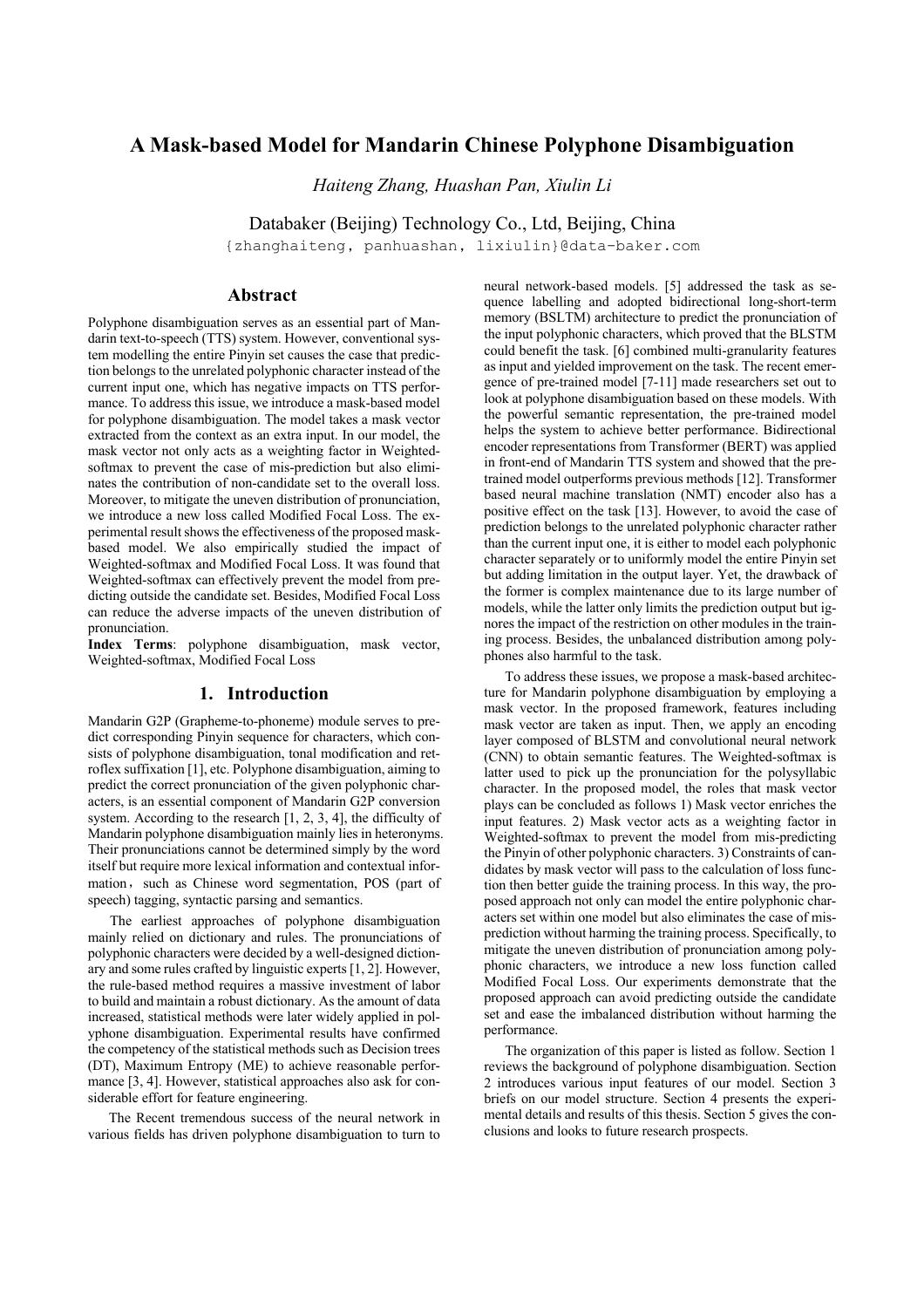# **2. Features**

According to research [1-4], features such as Chinese word segmentation, POS tagging, and contextual information are essential to the task. Therefore, we apply the Chinese characters of the input sentence and the corresponding lexical information, such as Chinese word segmentation and POS tagging, as input features. As we assume only part of characters needs to be disambiguated in a sentence, we utilize a flag token to identify whether the current input character is disambiguation-needed or not. Meanwhile, the polysyllabic characters, apart from Chinese characters features, also have an extra feature to enhance the information provided. Additionally, we adopt a mask vector to restrict the relationship between polyphonic characters and their relevant Pinyin candidates set. The mask vector which consists of boolean value denotes the related Pinyin of the input polyphonic character. For instance, the polyphonic character "会" can be pronounced as "hui4" and "kuai4", and the corresponding pronunciations in mask vector would be assigned a value 1 while the other pronunciations in mask vector would be assigned a value 0 respectively. We add two additional tokens in the mask vector to indicate the monophonic character and unlabelled polyphonic characters. The mask vector here enriches the input features. Besides, it also acts as a weighting factor in Weighted-softmax, which will be described in Session 3.

Finally, we convert the characters sequence to embedding as the model input, along with the auxiliary features mentioned above from the corresponding sentence.

In summary, the proposed model uses a total of six features, including Chinese character, Chinese word segmentation, POS tagging, polyphones, flag token, and mask vector. Details of the various features are described below:

- **Chinese Character (CC)**: Character including monophonic characters and polyphonic characters;
- **Chinese Word Segmentation (CWS)**: Word segmentation results at the character level, which are represented by  ${B, M, E, S}$  tags;
- Part of Speech (POS): We perform POS tagging toward input sentence and assign the tag into character level;
- **Polyphones (PP):** A collection of all polyphonic characters within the corpus along with a non-polyphone token;
- **Flag Token (Flag):** The value range is {0, 1, 2}. Each respectively denotes current char that is disambiguationneeded, disambiguation-needless, and monosyllable;
- **Mask Vector (Mask):** The dimension of mask vector equals to the length of the Pinyin set plus with two special tokens "<UN\_LABEL>" and "<NO\_LABEL>". The former token denotes monophonic characters while the latter one denotes the polyphonic characters that do not require disambiguation;

In the example sentence "仅会在行业规范和会计制度方 面进行指导"(It will only provide guidance in occupational standards and accounting system. ), we assumed only a part of polyphonic characters in the sentence would be labelled: The first "会" (target candidate set is [hui4, kuai4], the correct pronunciation is hui4), "行" (target candidate set is [hang2, xing2], the correct pronunciation is hang2) and "和" (target candidate set is [he2, he4, huo4, huo2, hu2], the correct pronunciation is he2); and other polyphonic characters such as the second "会" and the second "行" would not be labelled. Relevant input features of the example sentence are shown in Figure 1.



Figure 1: *Input features of the given sample sentence.*

# **3. Mask-based Mandarin Chinese polyphone disambiguation model**

Figure 2 depicts the proposed model's architecture which is mainly composed of three parts as below:

### **1. Character-level Feature Embedding Layer**:

This layer serves to integrate various input features accompanying the mask vector into a low-dimensional and dense vector. First, multiple features are converted into a one-hot label respectively that will be later transformed into an embedding vector by FNN (Feedforward Neural Network). Then, different features' embeddings are concatenated and transformed into a fixed-length vector by MFNN (Multilayers Feedforward Neural Network).

### **2. Context Features Encoding Layer**:

Accepting a sequence of vectors from the characterlevel feature embedding layer, this module first extracts semantic information of sentence by both BLSTM and 1D-CNN. FNN layers then intergrade obtained context sequence into a dense vector to represent each word inside the sentence. The reason that motivates us to utilize both BLSTM and 1D-CNN to jointly encode contextual information is mainly based on the following considerations: 1) The BLSTM has an elegant way of encoding sentence-level information. This is extremely helpful when it comes to tasks that need long-range context. 2) 1D-CNN is effective in extracting n-grams level contextual features that are critical for the task of polyphone disambiguation [14, 15].

#### **3. Restricted Output Layer**:

To restrict the target candidate set of the current input polyphonic character, the restricted output layer applies the Weighted-softmax by combining the mask vector with softmax to pick up the highest probability within the candidate set. In addition, the proposed model adopts Modified Focal Loss rather than crossentropy as loss function.

 In this work, we explore the Weighted-softmax and Modified Focal Loss modules in terms of improving the performance of polyphone disambiguation.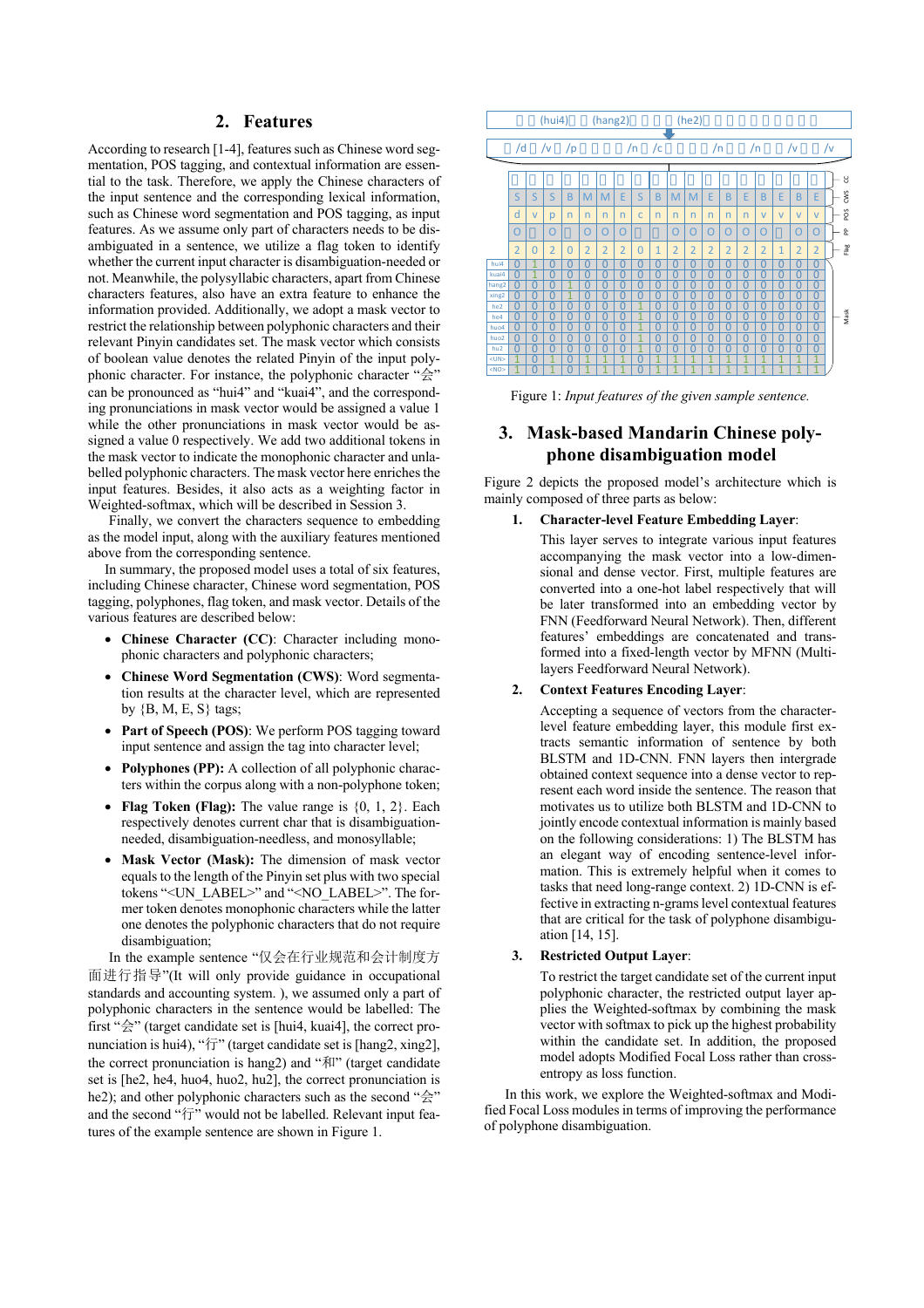

Figure 2: *Network architecture of the proposed model.*

#### **3.1. Weighted-softmax**

For each polyphonic character, its candidate range of pronunciation is very limited, which only occupies a small part of the entire Pinyin set. According to softmax, each Pinyin would assign a non-zero probability, leading to the sum of the probabilities obtained in the candidate set is less than 1. It would arouse additional errors, thus making the overall loss larger, which would in turn produce a negative influence on the training process. To address this issue, we constructed the Weighted-softmax by regarding the mask vector as the weighting factor in softmax.

Supposed the input vector of softmax is  $V = \{v_1, v_2,$  $..., v_n$ } and  $v_i$  represent the *i*<sup>th</sup> element of vector *V*. For Weighted-softmax, the probability of each element is implemented as follows:

$$
p_i = \frac{m_i * e^{v_i}}{\sum_{j=1}^n m_j * e^{v_j}} \tag{1}
$$

where mask vector is denoted as  $M = \{m_1, m_2, \ldots, m_n\}$  and  $m_i$  is a Boolean value to denote whether to mask element  $v_i$ . By Weighted-softmax, we can assure that the probability of non-candidate pronunciation will not be allocated, and the sum of the probability assigned by the candidate pronunciation set is equal to 1. In this way, we can effectively prevent the model from predicting Pinyin outside the candidate set. Moreover, when calculating loss, Weighted-softmax eliminates the influence of the non-candidate Pinyin set brought to models, thus focusing on the candidate Pinyin set.

## **3.2. Modified Focal Loss**

Due to the uneven distribution of Pinyin, attaching excessive attention to massive and easily classified examples makes the model less precise in terms of rare and hard classified examples, thereby degrading the performance of the system. Concerning uneven distribution in pronunciation among polyphones, inspired by [16], we introduce a novel loss named Modified Focal Loss (MFL) by adding a tunable confidence parameter  $\alpha$  to Focal Loss. In Modified Focal Loss,  $\alpha$  serves as a threshold to distinguish between massive/easy examples and rare/hard examples, thereby down-weighting the contribution of the former one and up-weighting that of the latter. In this way, Modified Focal Loss enables the model to better classify rare and hard examples.

The equation of Focal Loss is as follows:

$$
FL(p_t) = -(1 - p_t)^{\gamma} \log(p_t) \tag{2}
$$

where  $p_t$  denotes the model's predicted probability for the true label and value range is  $[0, 1]$ . We propose to add the confidence parameter to Focal Loss and the proposed Modified Focal loss is defined as follows:

$$
MFL(p_t) = -(1 + \alpha - p_t)^{\gamma} \log(p_t) \tag{3}
$$

both  $\alpha$  and  $\gamma$  are hyper-parameters,  $\alpha$  denotes the tunable confidence parameter and value range is  $(0.0, 1.0)$ ;  $\gamma$ denotes the tunable focusing parameter and value range is  $(0, +\infty)$ . When the system's estimated probability for the true pronunciation is greater than  $\alpha$ , the current input polyphonic character is considered to be easy to classify, and the loss of the corresponding sample will be down-weighted to the overall loss. On the contrary, the input polyphonic character is considered to be difficult to classify, and its loss to the overall loss will be enhanced.

## **4. Experiment**

#### **4.1. Dataset**

To verify the proposed method, the experiments were conducted on the dataset from DataBaker<sup>1</sup>. In the corpus, there are 692,357 sentences, and each one at least contains one polyphonic character. We split the dataset into a training set with 623,320 sentences and a test set with 69,037 sentences. Table 1 illustrates the statistical information of corpus.

Table 1: *Statistical information of corpus.*

| Character | Polyphone | Training set | Test set |  |
|-----------|-----------|--------------|----------|--|
| 量         | liang4    | 5,402        | 571      |  |
|           | liang2    | 156          | 20       |  |
| 当         | dang l    | 9,070        | 1,060    |  |
|           | dang4     | 720          | 80       |  |
| 相         | xiang1    | 6,003        | 659      |  |
|           | xiang4    | 785          | 74       |  |
| .         |           |              |          |  |
| Overall   |           | 623,320      | 69,037   |  |

As in table 1, the frequency of different pronunciations inside a polyphonic character varies greatly both in the training set and test set. The polyphonic characters "量" can be pronounced as "liang4" and "liang2". However, Pinyin 'liang4' appears 5,402 times in the training set and 571 times in test set which are much larger than that of 'liang2'. The same situation occurs when it comes to polyphonic characters "当" and "相". This reveals the uneven distribution in polyphones within dataset.

### **4.2. Experimental Setting**

We implemented the following five systems and used accuracy rate as evaluation criteria for comparing:

1. **BLSTM**: Strictly following the description in [5], we implemented BLSTM model for the task as baseline. NLPIR is adopted for Chinese word segmentation and

<sup>1</sup>https://www.data-baker.com/bz\_dyz\_en.html.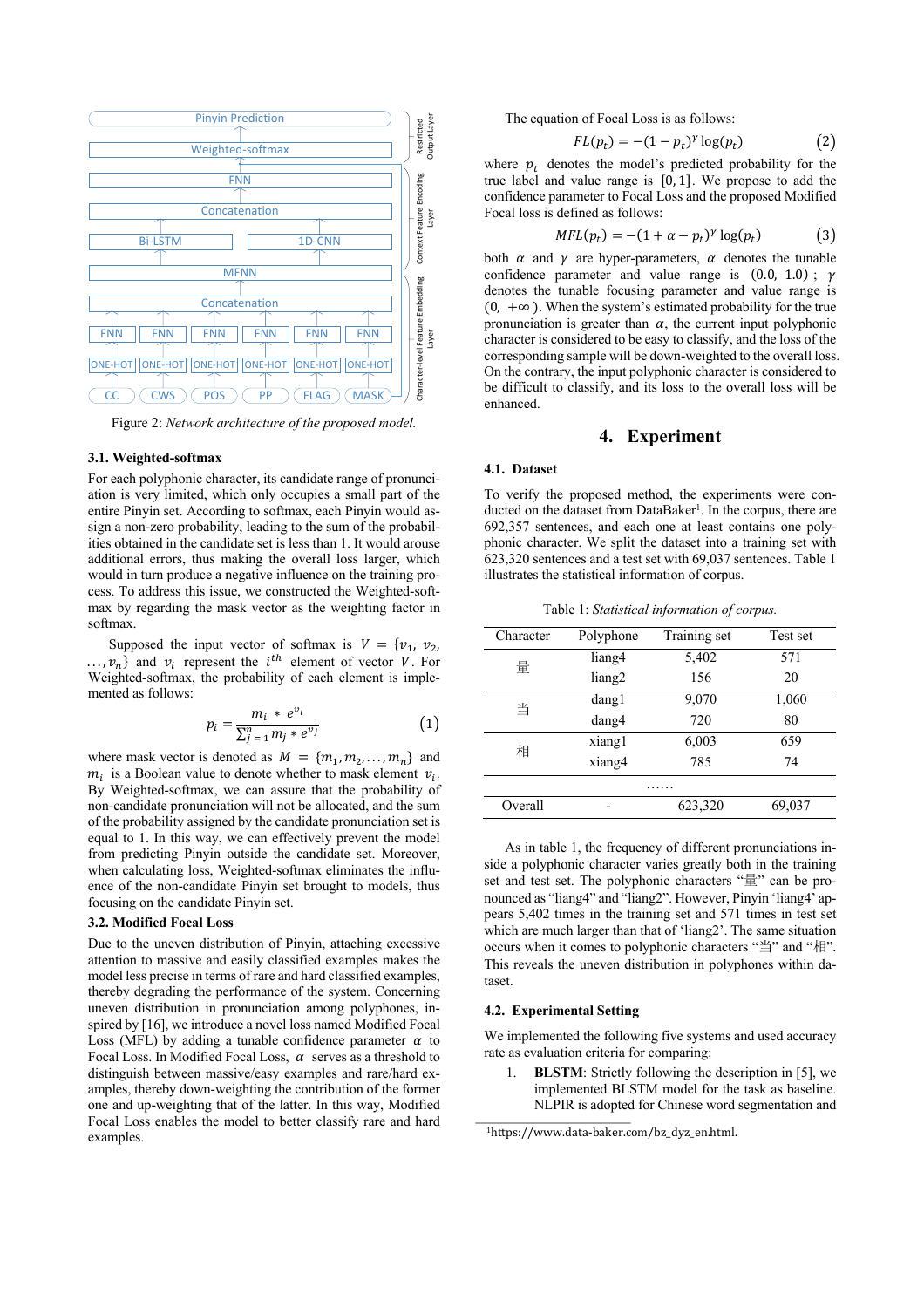POS tagging on the input sentence. We set the layers of BLSTM to 2 and the hidden size to 512. The contextual size of polyphonic characters is set to 1 to construct the POS sequence according to [5].

- **B-CNN**: The input sequence included Chinese character, Chinese word segment, POS tagging, polyphones token and flag token. Context features encoding layer that consists of BLSTM and CNN was to capture the long-range context features. The number of layers in BLSTM and CNN were both set to 2. The hidden size of BLSTM was set to 512. The setting of strides of CNN were 2,3,4, and the kernel num was 64. Rather than modelling the context word, we treated the input sentence as an instance to model. In the training process, we adopted the Adam as optimizer and set the learning rate to 5.0e-4. We split the corpus into mini batch with the batch size of 128.
- 3. **BC-W**: Same as system 2 but applied Weighted-softmax in the model additionally.
- 4. **BC**-**F**: Same as system 3 but applied Focal Loss in the model. The parameter  $\gamma$  was set to 0.7.
- 5. **BC-WM**: Same as system 3 but applied Modified Focal Loss in the model additionally. The parameter  $\alpha$ was set to 0.5, and the parameter  $\gamma$  was set to 0.7.

#### **4.3. Results and analysis**

#### *4.3.1. Evaluation of different systems*

Table 2 reveals the accuracy of polyphone disambiguation in different systems. It can be seen that B-CNN outperformed BLSTM baseline model. Besides, BC-W gained a better result than B-CNN, verifying the feasibility of the mask vector to strengthen the input features and allow the model to focus on the candidate polyphone. BC-F got similar performance as BC-W. Particularly, BC-WM method achieved the best performance, showing that the Modified Focal Loss can alleviate the imbalance of polyphone distribution.

|  | Table 2: The accuracy for different system. |  |  |
|--|---------------------------------------------|--|--|
|  |                                             |  |  |

|     |       |                         |  | System BLSTM B-CNN BC-W BC-F BC-WM |
|-----|-------|-------------------------|--|------------------------------------|
| Acc | 95.55 | 97.44 97.85 97.82 97.92 |  |                                    |

#### *4.3.2. Impact of Weighted-softmax*

To illustrate the impact of Weighted-softmax, in the case of "他 提醒大家明天依旧要注意防晒防中暑" (He reminds everyone to protect from the sun and avoid heatstroke tomorrow), we draw the estimated probability distribution of the polyphonic character "中" on the part of polyphones in Figure 3. As shown, the darker of the location, the greater probability of corresponding pronunciation. Figure 3(a) displays the probability distribution of the prediction towards "中" from the system B-CNN, while Figure 3(b) represents the probability distribution from the system BC-W. In this sentence, the true pronunciation of the polyphonic character "中" is "zhong4 ". As shown in Figure 3(a), the B-CNN system predicts the pronunciation to "huan2" which is not reasonable. Moreover, the probability was allocated to the entire Pinyin set rather than the candidate Pinyin set. As for system BC-WM, only the probability of "zhong1" and "zhong4" are not equal to zero. Both of them are the candidates of " $\overline{\mathbf{r}}$ ". Figure 3(b) represents the probability distribution



Figure 3: *Probability distribution of* "中"*.*

of prediction from system BC-WM, and the system correctly predicted pronunciation as "zhong4".

#### *4.3.3. Impact of Modified Focal Loss*

To illustrate the role of Modified Focal Loss, we collected the accuracy of several polyphones suffered from imbalanced distribution mentioned in chapter 4.1. The accuracy rate from the system BC-W, BC-F and BC-WM are listed as table3.

Table 3: *The accuracy of polyphonic characters.*

| Character | Polyphone | BC-W  | $BC-F$ | BC-WM |
|-----------|-----------|-------|--------|-------|
| 量         | liang4    | 98.60 | 99.82  | 99.65 |
|           | liang2    | 70.00 | 55.00  | 70.00 |
| 当         | dang1     | 98.49 | 98.77  | 99.39 |
|           | dang4     | 80.00 | 77.50  | 87.50 |
| 相         | xiang1    | 99.24 | 98.94  | 99.39 |
|           | xiang4    | 94.59 | 94.59  | 95.95 |

The experimental results revealed that Modified Focal Loss is highly conductive to minimize the adverse influence of imbalanced distribution within Pinyin set. The accuracy of "dang4" in BC-WM is 7.5% higher than that of BC-W and 10% higher than that of BC-F. As the case of 'xiang4', BC-WM is 1.36 % higher than that of system BC-W and BC-F. Besides, system BC-WM got a slightly improvement compared to the other systems on massive examples such as "dang1" and "xiang1". It indicates that the Modified Focal Loss can improve competency of the model in classifying rare and hard examples without harming that of the massive examples.

## **5. Conclusions**

In this paper, we proposed a mask-based architecture for Chinese Mandarin polyphone disambiguation, where mask vector is not only a part of input features but also a weighting factor in Weighted-softmax. Besides, we optimized the loss function from cross-entropy to Modified Focal Loss. The proposed architecture can achieve an accuracy rate at 97.92%, a 2.37% improvement compared with that of the baseline model. The experimental results demonstrate that the mask vector can effectively prevent model from predicting outside the candidate set. In addition, Modified Focal Loss can ease the distribution imbalance of Pinyin set.

In the future, we will make the proposed Weighted-softmax and Modified Focal Loss collaborate with pre-trained models such as Elmo and Bert to fulfill the task of polyphone disambiguation.

# **6. Acknowledgement**

The authors would like to thank the data team for their assistance.